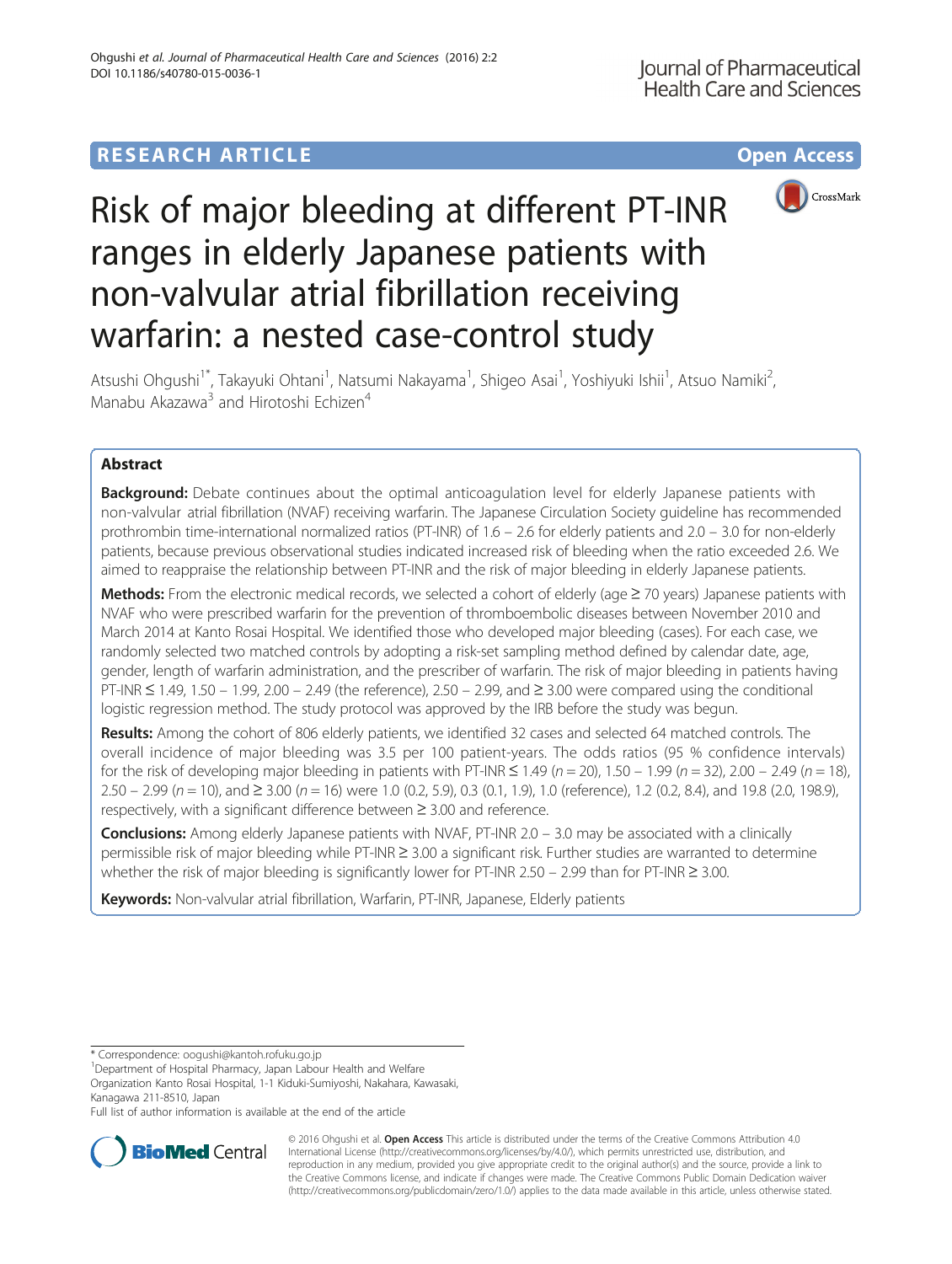#### Background

Non-valvular atrial fibrillation (NVAF) is the most prevalent arrhythmia in the elderly and poses substantial morbidity and mortality risks because of an increase in cardiogenic thromboembolic complications [\[1](#page-5-0)]. Oral anticoagulant therapy has been shown to be effective in reducing the risk of thromboembolic events in patients of all age groups. While many non-vitamin K antagonist oral anticoagulants (NOACs) have become available, their use for elderly patients is still limited because of a paucity of information regarding their safety profiles in the elderly population [\[2](#page-5-0)–[5\]](#page-5-0). As a result, warfarin is still most frequently used in these patients. Nevertheless, debate continues regarding the optimal intensity of warfarin therapy in elderly Japanese patients with NVAF. While the prothrombin time-international normalized ratio (PT-INR) range of 2.0 – 3.0 is recommended for Caucasians regardless of age and for non-elderly Japanese patients, the range of 1.6 – 2.6 has been recommended for elderly (age  $\geq$  70 years) Japanese patients [[6](#page-5-0)–[10](#page-5-0)].

One of the reasons for recommending a lower PT-INR range  $(1.6 - 2.6)$  for elderly Japanese patients is that an observational study on approximately 200 Japanese NVAF patients of all ages for the secondary prevention of stroke demonstrated an increased risk of major bleeding for PT-INR  $\geq$  2.60 [\[11\]](#page-5-0). Unfortunately, the study estimated the risk of major bleeding for  $PT-INR \geq 2.60$  as a whole, and it remains unclear if PT-INR 2.6 – 3.0 would be associated with an increased risk compared to PT-INR 1.6 – 2.6. Recent large cohort studies conducted in Japanese patients with NVAF confirmed that PT-INR 2.0 – 3.0 should be considered the target range for non-elderly Japanese patients, considering the balance between risk of bleeding and antithrombotic efficacy [\[12\]](#page-5-0). However, there is a relative lack of information regarding the bleeding risk at PT-INR 2.6 – 3.0 in elderly Japanese patients receiving warfarin [\[13,](#page-5-0) [14\]](#page-6-0).

A case-control study design would complement prospective randomized or cohort studies in assessing the risk of outcomes with low event rates (such as major bleeding caused by warfarin). Indeed, an optimal PT-INR range of 2.0 – 3.0 for warfarin was first proposed from case-control studies conducted by Hyleck et al. [[15, 16](#page-6-0)] in the early 1990s. With the availability of electronic medical record systems in community hospitals, hospital pharmacists can now conduct case-control studies using real-world clinical data. In the present study, we aimed to assess whether elderly Japanese patients with PT-INR 2.5 – 3.0 have different risk of major bleeding compared to those with PT-INR 2.0 – 2.5 or  $\geq$  3.0.

#### Methods

#### Retrieving case patients developing major bleeding

The present study was performed at the Japan Labour Health and Welfare Organization Kanto Rosai Hospital with 610 beds located in an urban area of Tokyo. Patients eligible for the present study were retrieved retrospectively from the electronic medical records between November 2010 and March 2014, utilizing as indices atrial fibrillation in the diagnosis [I48 by International Statistical Classification of Diseases and Related Health Problems, 10th revision (ICD-10)] and age  $(\geq 70 \text{ years})$ . We also extracted elderly (age  $\geq$  70 years) patients who were prescribed warfarin using records of the electronic prescribing system. Patient retrieved from both databases were combined. Then those who were prescribed warfarin for clinical indications other than prevention of thromboembolic events associated with NVAF were excluded to obtain the final cohort for the present casecontrol study.

The electronic medical records were searched for occurrence of major bleeding events in the cohort using the following ICD-10 codes as event identifiers: D69 (purpura and other hemorrhagic conditions), I60 to 62 (subarachnoid hemorrhage, intracerebral hemorrhage, and other nontraumatic intracranial hemorrhage), K25.0, .2, .4, and .6 (gastric ulcer: acute with hemorrhage or perforation, chronic with hemorrhage or perforation), K26.0, .2, .4, and .6 (duodenal ulcer: acute with hemorrhage or perforation, chronic with hemorrhage or perforation), K27.0, .2, .4, and .6 (peptic ulcer, site unspecified: acute with hemorrhage or perforation, chronic with hemorrhage or perforation), K28.0, .2, .4, and .6 (gastrojejunal ulcer: acute with hemorrhage or perforation, chronic with hemorrhage or perforation), K29.0 (acute hemorrhagic gastritis), K62.5 (hemorrhage of anus and rectum), K92.0, .1, and .2 (hematemesis, melena, gastrointestinal hemorrhage unspecified), and R04 (hemorrhage from respiratory passages). Because no consensus has been reached regarding the criteria for major bleeding, we adopted the following composite criteria by modifying that used in the RE-LY study [[17\]](#page-6-0). Specifically, we considered the recorded bleeding events to be compatible with major bleeding when at least one of the following conditions was met: a reduction of blood hemoglobin level of 2 g/dL or greater from the nearest preceding value, a reduction of hemoglobin level below 8 g/dL, blood transfusion was undertaken, or bleeding events were judged to necessitate hospitalization for transfusion and other necessary therapies. Because the last criterion is less objective and may be inconsistent between attending physicians, we performed an additional analysis by excluding the cases that were considered to develop major bleeding solely based on the last criterion. Whether the cases retrieved from the databases met the criteria of major bleeding was determined by two authors independently: A.O. (pharmacist) and A.N. (physician). Data of PT-INR associated with major bleeding episodes were collected from the medical records when patients visited the outpatient clinic or emergency department. In the case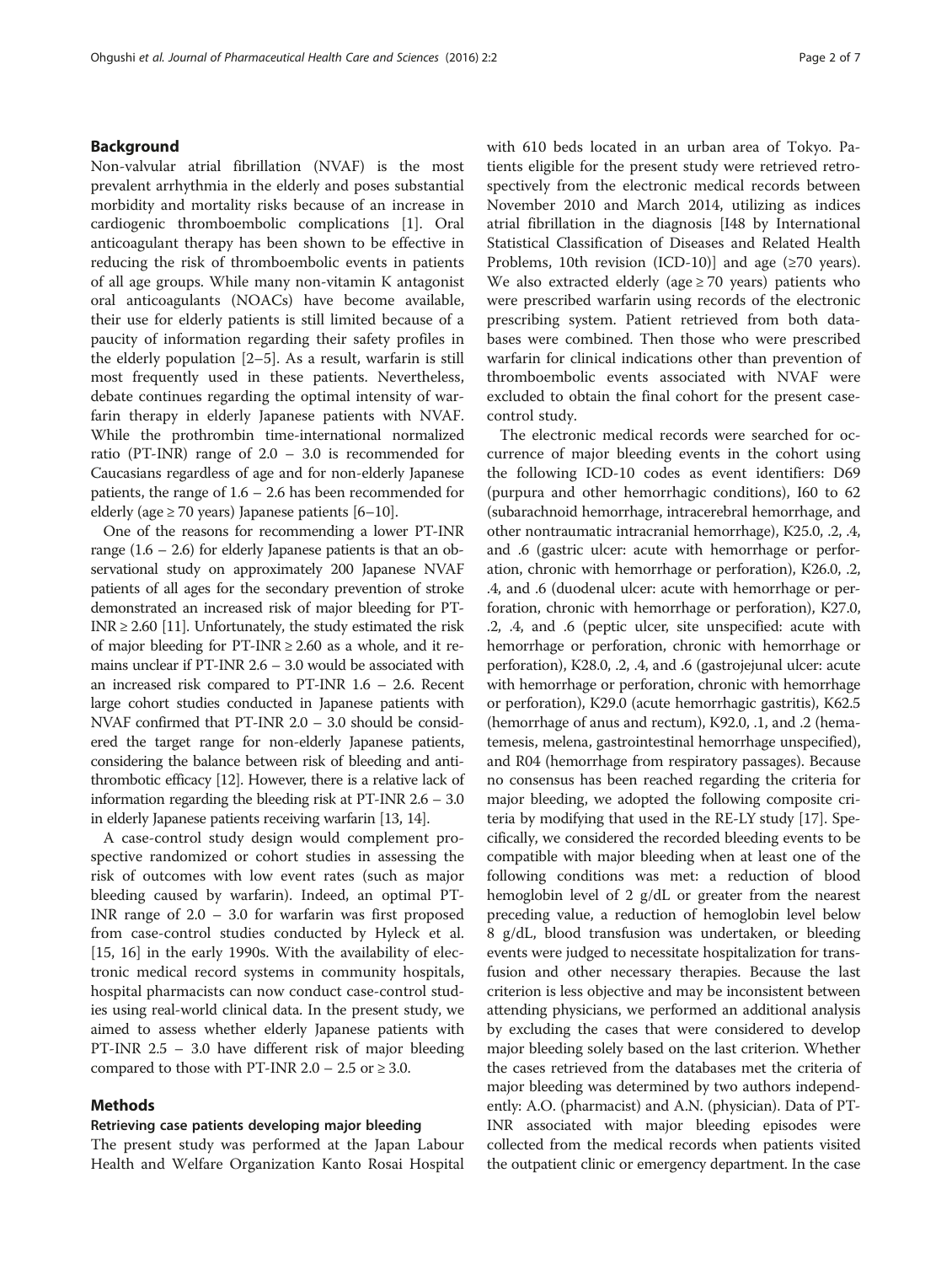of emergency, the data immediately after admission were collected.

#### Assignment of controls

For each case patient, we randomly assigned two control patients by adopting a risk-set sampling method defined by the calendar date of the bleeding event, age, gender, length of warfarin administration, and the prescriber of warfarin [[18](#page-6-0)]. In control patients, data of PT-INR nearest to the calendar date when their corresponding case patients developed major bleeding were used.

#### Retrieving clinical data relevant to risk analysis

Age, gender, height, weight, estimated glomerular filtration rate (eGFR), PT-INR, warfarin doses, and other clinical data required to calculate  $CHADS<sub>2</sub>$  and  $HAS-BLED$ scores were extracted from the medical records of the retrieved patients [\[19, 20\]](#page-6-0). For calculating the HAS-BLED scores we searched for anti-platelet drugs and NSAIDs. In addition, we searched for the concomitant medications which might have inhibited the metabolic activity of CYP2C9 or augmented the anticoagulation effects of warfarin. They included acetaminophen, allopurinol, amiodarone, azole antifungal drugs, cimetidine, fluoroquinolones, macrolide antibiotics, metronidazole, propafenone, SSRIs, statins, sulfa antibiotics. Labile PT-INR [percent time within the therapeutic range in total therapeutic period (TTR) < 60 %] was calculated using the Rosendaal method [\[21\]](#page-6-0). The method assumes that changes between consecutive PT-INR measurements are linear over time. We calculated TTR assuming that PT-INR 1.6 – 2.6 is the therapeutic range for elderly Japanese patients with NVAF according to the 2013 guideline of the Japanese Circulation Society [\[10\]](#page-5-0). We excluded the following periods from calculation of TTR: within 7 days after the commencement of warfarin therapy and periods when warfarin was discontinued for any reason. We calculated TTR only when the PT-INR data for more than 6 consecutive months were available and when the longest measurement intervals were less than 3 months apart.

#### Ethical issues

The present study was planned and conducted in compliance with the Strengthening the Reporting of Observational Studies in Epidemiology (STROBE) statement and the Declaration of Helsinki. The protocol was approved by the institutional review board of Kanto Rosai Hospital (the approval  $# 2014-14$ ).

#### Statistical analysis

Comparisons of continuous variables were performed by paired t-test and those for categorical variables by McNemar's test. We stratified the case and control patients into five categories according to their PT-INR values

 $(\leq 1.49, 1.50 - 1.99, 2.00 - 2.49, 2.50 - 2.99, \text{ and } \geq 3.00).$ The risk of major bleeding for each group was evaluated by conditional logistic regression analysis and expressed as odd ratio (OR) and 95 % confidence interval (CI) versus patients with PT-INR 2.00 – 2.49 (reference).

We performed power calculation for the statistical analysis of a case-control study before we began the study, according to the method reported previously [\[22](#page-6-0)]. We made the assumption that approximately 10 % of control and 30 % of case patients had been exposed to PT-INR  $\geq$  2.60. Based on this assumption and a casecontrol matching ratio of 1:2, we estimated that at least 34 cases and 68 controls are required for detecting a significant difference in the risk (OR) of developing major bleeding with an  $\alpha$  error of 5 % and a power of 80 %. In addition, we performed power calculation for a cohort study according to the method reported elsewhere [\[22](#page-6-0)]. We assumed that the event rates of major bleeding in patients exposed to PT-INR  $\geq 2.60$  and  $\lt 2.60$  were 15 % and 3 % person-years, respectively, according to the data reported in previous study [[14\]](#page-6-0) and that the size ratio between the former and latter group was 1:9. A p value less than 0.05 was considered statistically significant throughout the study. The analysis was performed using JMP Pro v.11 software (SAS Institute Inc., Cary, NC, USA).

#### Results

Seven hundred and sixty-nine elderly patients who were diagnosed with atrial fibrillation were extracted from the electronic medical records. In addition, 1,048 elderly patients prescribed warfarin were extracted from the prescription record database. Combining the two sets of data and collating overlapping patients, we identified 1,122 elderly patients who had atrial fibrillation and/or had received warfarin. Excluding 316 patients who were prescribed warfarin for clinical indications other than atrial fibrillation or who had valvular heart disease, the final study cohort comprised 806 elderly Japanese patients with NVAF who received warfarin (Fig. [1\)](#page-3-0). Among a total of 918 person-years on warfarin therapy in the cohort, we identified 32 major bleeding events (3.5 per 100 patient-years) including 16 gastrointestinal hemorrhages, 8 intracranial hemorrhages, 5 coagulation disorders, and 3 respiratory tract hemorrhages. The number of case patients largely met the estimated size by power calculation. The demographic and clinical characteristics of the case and control patients are listed in Table [1.](#page-4-0) No significant differences in  $CHADS<sub>2</sub>$  and  $HAS-BLED$ scores were observed between the two groups. The CHADS<sub>2</sub> and HAS-BLED scores (both,  $3 \pm 1$ ) were identical in the two groups. In addition, there was no significant difference in the numbers of patients receiving CYP2C9 inhibitors or those augment anticoagulation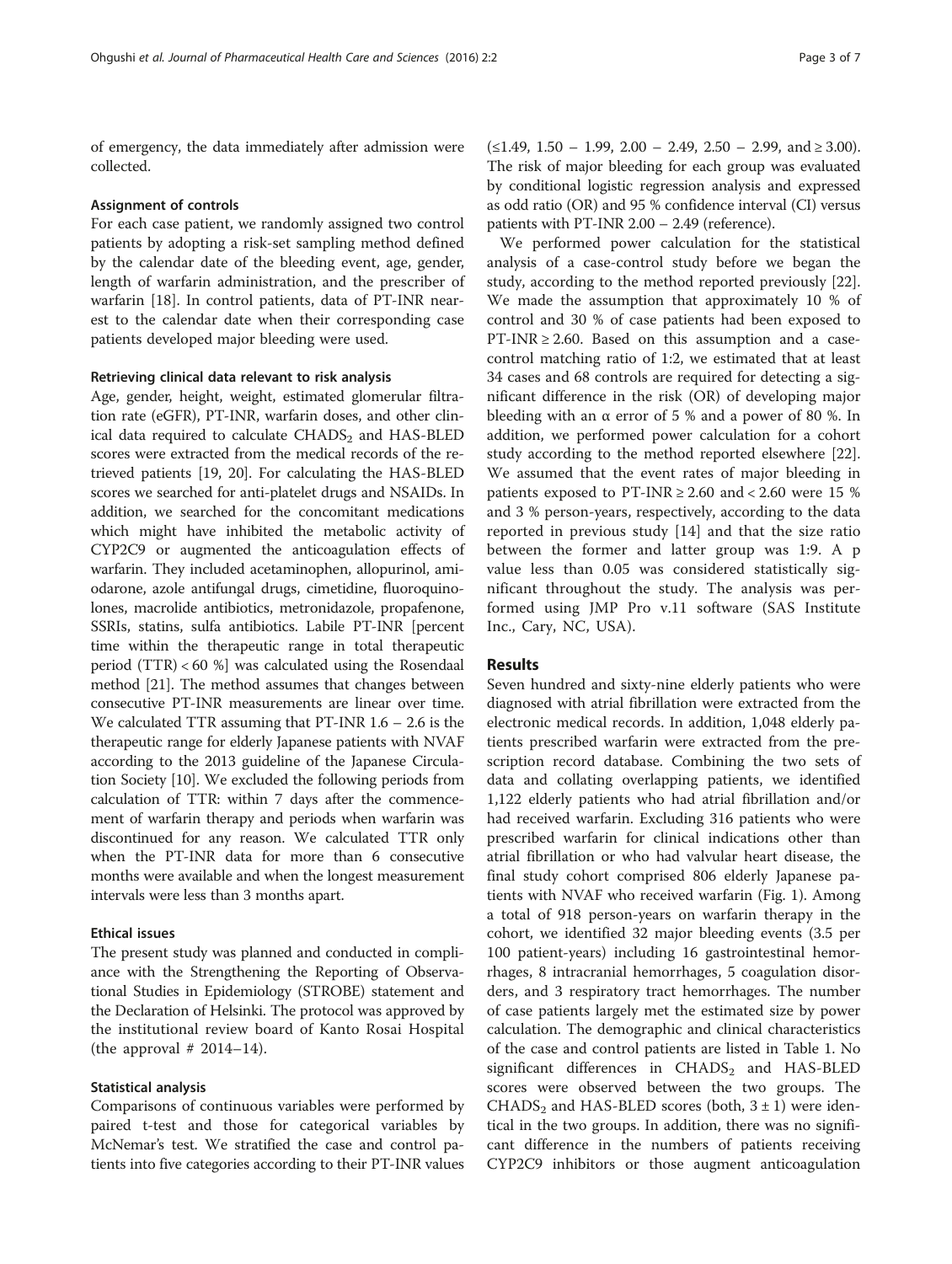<span id="page-3-0"></span>

effect of warfarin: 17 of 32 (53 %) cases and 35 of 64 (55 %) controls ingested at least one of the above drugs by McNemar's test. The PT-INR (median; interquartile range) for the cases  $(2.62; 1.97 - 5.30)$  was significantly  $(p < 0.05)$  greater than the ratio for the controls  $(1.75;$  $1.52 - 2.14$  $1.52 - 2.14$  $1.52 - 2.14$ ) (Fig. 2). While approximately 50 % of the case patients showed PT-INR  $\geq$  2.60, only approximately 10 % of the control patients showed PT-INR  $\geq 2.60$  (OR 11.8; 95 % CI, 3.8 – 37.1). Collectively, these data largely agree with the preconditions for power calculation.

When the risk of developing major bleeding in patients with different PT-INR ranges were compared using the risk for PT-INR 2.00 – 2.49 as reference  $(OR = 1)$ , ORs for patients with PT-INRs 2.50 – 2.99, 1.50 – 1.99, and  $\leq$  1.49 were not significantly different from the reference, whereas OR for patients with PT-INR  $\geq$  3.00 was significantly ( $p$  < 0.05) greater than that of the reference (Fig. [3\)](#page-5-0).

In addition, the result of power calculation for a cohort study revealed that one-year follow-up of at least 400 patients (16 patients expected to develop major bleeding) is required to obtain sufficient power for detecting a significant difference in the risk of bleeding between patients exposed to  $PT-INR \ge 2.60$  and those exposed to  $< 2.60$ .

Five patients were considered to develop major bleeding solely by the criterion of clinical judgement of the necessity of admission. When the statistical analysis was performed by excluding these data, essentially similar results were obtained (data are not shown).

#### **Discussion**

To the best of our knowledge, this is the first nested case-control study carried out to assess the relationship between PT-INR and the risk of developing major hemorrhage in elderly Japanese patients with NVAF receiving warfarin. Our data show that patients having PT-INR  $\geq$  3.00 had approximately 20 times greater risk of developing major bleeding compared to patients having PT-INR 2.00 – 2.49 (reference), whereas those with PT-INR 2.50 – 2.99 appeared to have similar risk (OR 1.23) compared to the reference. Our data support the notion that the upper limit of target PT-INR for elderly Japanese patients with NVAF may be extended to 3.00. Target PT-INR of 2.0 – 3.0 has been recommended for non-elderly Japanese patients. It is noteworthy that both case and control patients participating in the present study had a high risk of thromboembolic complications, because the mean age of both groups was 81 years and both had a median  $CHADS<sub>2</sub>$  score of 3 [[19\]](#page-6-0). In addition, they had a high risk of bleeding during anticoagulation therapy because of their ages and HAS-BLED scores (Table [1](#page-4-0)). In this context, they represent elderly patients in the real-world and therefore the results of the present study would be relevant to daily medical practice.

Our data in general agree with previous studies. A subgroup analysis of elderly (age  $\geq$  70 years) patients in the J-Rhythm registry showed that the hazard ratio (95 % CI) of major bleeding in patients with PT-INR 2.00 – 2.59, 2.60 – 2.99, and ≥ 3.00 increased gradually to 2.87 (1.12 – 7.35), 3.99 (1.33 – 11.89), and 7.02 (2.23 – 22.13), respectively,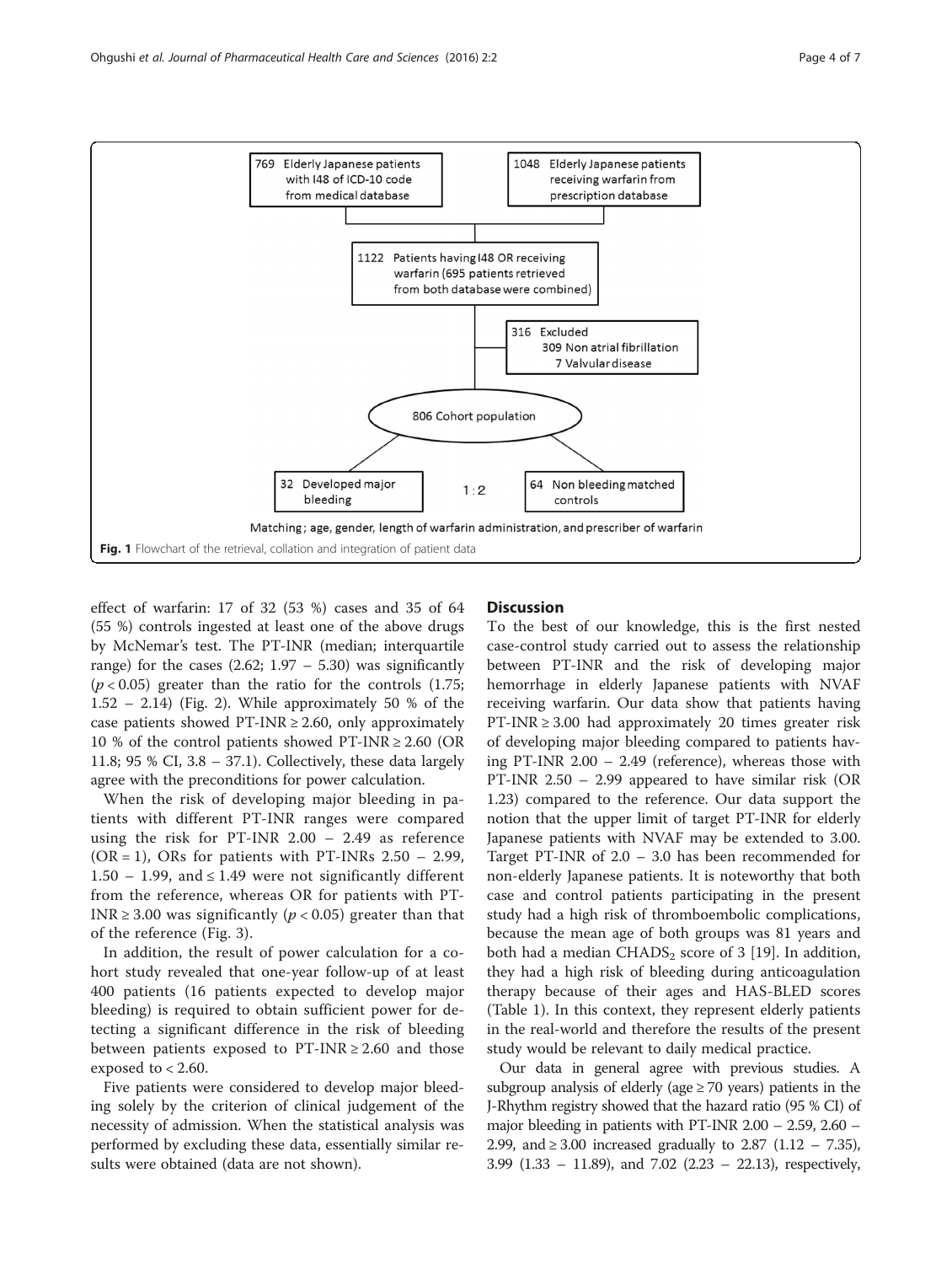| Characteristics                                      | Cases $(n = 32)$  | Controls<br>$(n = 64)$ | $P$ value |
|------------------------------------------------------|-------------------|------------------------|-----------|
| Age (yr), mean $\pm$ SD                              | $81 \pm 5$        | $81 \pm 5$             | <b>NS</b> |
| Gender, M/F                                          | 14/18             | 28/36                  | <b>NS</b> |
| PT-INR                                               |                   |                        |           |
| Median PT-INR(Q1,Q3)                                 | 2.62 (1.97, 5.30) | 1.75(1.52, 2.14)       | < 0.05    |
| $≤1.49$ , n (%)                                      | 5(16)             | 15(24)                 | NS.       |
| 1.50 to 1.99, n (%)                                  | 3(9)              | 29 (45)                | < 0.05    |
| 2.00 to 2.49, n (%)                                  | 5(16)             | 13(20)                 | <b>NS</b> |
| 2.50 to 2.99, n (%)                                  | 4(12)             | 6(9)                   | NS.       |
| $≥3.00, n$ (%)                                       | 15(47)            | 1(2)                   | < 0.05    |
| eGFR (mL/min/1.73 m <sup>2</sup> ),<br>mean $\pm$ SD | $43 \pm 27$       | $49 \pm 15$            | <b>NS</b> |
| $CHADS2 score, mean \pm SD$                          | $3 \pm 1$         | $3 \pm 1$              | NS.       |
| Congestive heart failure,<br>n(%)                    | 19 (59)           | 19 (30)                | < 0.05    |
| Hypertension, n (%)                                  | 22 (69)           | 50 (78)                | <b>NS</b> |
| Diabetes, n (%)                                      | 5(16)             | 21(33)                 | <b>NS</b> |
| Stroke/TIA, n (%)                                    | 16(50)            | 23(36)                 | NS.       |
| HAS-BLED score, mean $\pm$ SD                        | $3 \pm 1$         | $3 \pm 1$              | <b>NS</b> |
| Impaired renal function, n (%)                       | 7(22)             | 3(5)                   | < 0.05    |
| Impaired liver function, n (%)                       | 4(13)             | 3(5)                   | <b>NS</b> |
| Stroke, n (%)                                        | 14 (44)           | 22(34)                 | NS.       |
| History of bleeding, n (%)                           | 10(31)            | 14(22)                 | <b>NS</b> |
| Labile PT-INR, n (%)                                 | 2(6)              | 19 (30)                | <b>NS</b> |
| Antiplatelet or NSAID, n (%)                         | 12(38)            | 24 (38)                | <b>NS</b> |
| Alcohol consumption, n (%)                           | 1(3)              | 4(6)                   | <b>NS</b> |

<span id="page-4-0"></span>Table 1 Clinical characteristics of case and control patients

Q1 and 3 represent the upper limits of the first and third interquartile ranges. TIA transient ischemic attack, PT-INR prothrombin time-international normalized ratio, eGFR estimated glomerular filtration rate, NSAID non-steroidal anti-inflammatory drug

against those who did not receive warfarin. Nevertheless, the 95 % CIs of these groups overlapped substantially [\[12](#page-5-0)]. Naganuma et al. conducted a cohort study of 845 elderly Japanese patients with NVAF and found that those with PT-INR ≥ 3.00 had remarkably higher incidence of major bleeding (20 per patient-year) compared to those with PT-INR 2.00 – 2.49 (1.5 per patient-year) and 2.50 – 2.99 (3.4 per patient-year) [\[14\]](#page-6-0). However, the 95 % CI for PT-INR 2.50 – 2.99 (95 % CI, 0.9 – 8.5) overlapped substantially with that for 2.00 – 2.49 (95 % CI, 0.6 – 3.2). Collectively, we speculate that it would be practically impossible to obtain statistically significant difference in major bleeding risk between PT-INR 1.6 – 2.6 and 2.6 – 3.0. In contrast, it may be possible to detect a significant difference in bleeding risk between the target PT-INR (irrespective of 1.6 – 2.6 or 2.0 – 3.0) and PT-INR higher than 3.0. To achieve such purpose, a case-control study design is useful, and was used



by Hylek et al. [\[15](#page-6-0), [16](#page-6-0)] to establish the current target PT-INR 2.0 – 3.0 for Caucasians. We calculated that the present study comprising 96 patients had comparable statistical power as a cohort study of 400 patients. Thus a case-control study would be more practicable than a cohort study to estimate the risk of drugs in a special population such as the elderly.

The present study has several drawbacks. First, we were unable to analyze the risk of intracranial hemorrhage at different PT-INR levels separately, because only a small number of events  $(n = 8)$  were observed in our cohort. A recent study has reported that the risk of intracranial hemorrhage in elderly Japanese may increase approximately four-fold (OR 4.2; 95 % CI, 1.8 – 9.8) at PT-INR 2.5 - 3.0 [[13](#page-5-0)]. Ultimately, the optimal target PT-INR for elderly patients with NVAF should be estimated in light of all-cause mortality as reported by Oden and Fahlen [\[23](#page-6-0)]. They performed a medical record linkage study in 42,451 Caucasian patients and found that patients with PT-INR  $2.0 - 2.4$ ,  $2.5 - 2.9$ , and  $3.0 - 3.4$  had all-cause mortalities of  $42.3, 47.4$ , and 67.9 per 1,000 patient-years, respectively. At present, no such data are available for the Japanese population. Second, the present study has insufficient numbers of cases for estimating OR with narrow 95 % CI ranges in patients with the PT-INR  $\geq 3.0$ , primarily because the study was conducted in a single medical center. Third, we did not examine the genetic polymorphisms of VKORC1 and CYP2C9 which are known to influence on the inter-individual variability and risk of bleeding in patients receiving warfarin. As a result, we cannot make any inference on the contribution of these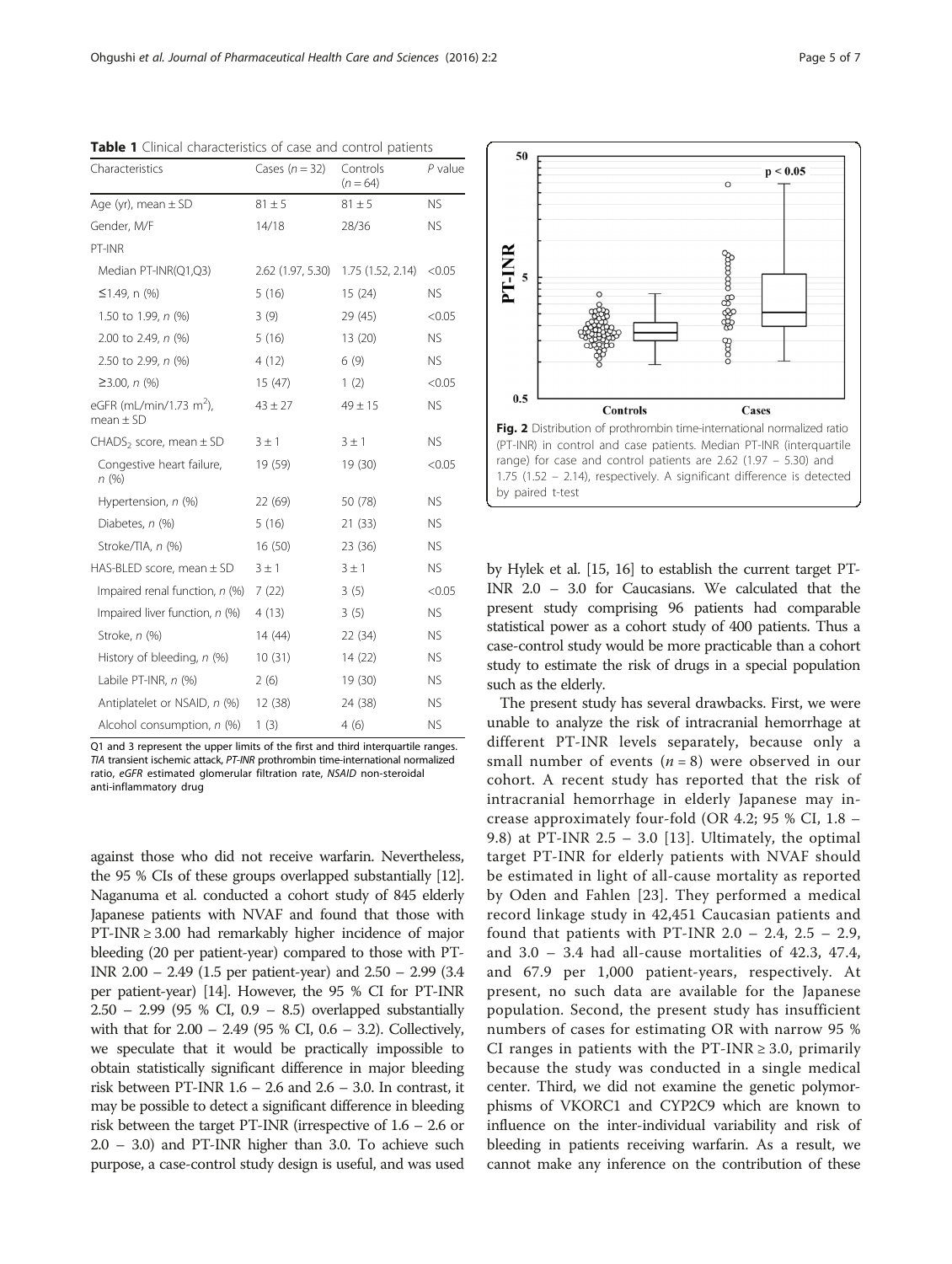<span id="page-5-0"></span>

factors to the risk of bleeding. Finally, we cannot analyze the relationship between PT-INR and thrombotic events for warfarin in the present study. For such a purpose we needed to collect cases developing thrombotic events and matched controls.

#### Conclusion

The present study demonstrates that PT-INR 2.0 – 3.0 may be associated with a clinically permissible risk of major bleeding while PT-INR  $\geq 3.00$  a significant risk in elderly Japanese patients with NVAF. The present study warrants further case-control studies with a greater number of patients to obtain conclusive evidence.

#### Competing interests

The authors declare that they have no competing interests.

#### Authors' contributions

AO, MA, and HE participated in designing the protocol of the present study. AO, TO, NN, HK, MK, SA, and AN carried out data collection and collation of patients' data from the medical records and prescription database. AO and MA were responsible for statistical analyses of the data. AO, MA, and HE worked together in drafting the manuscript. All authors read and approved the final manuscript.

#### Author details

<sup>1</sup>Department of Hospital Pharmacy, Japan Labour Health and Welfare Organization Kanto Rosai Hospital, 1-1 Kiduki-Sumiyoshi, Nakahara, Kawasaki, Kanagawa 211-8510, Japan. <sup>2</sup>Department of Cardiology, Japan Labour Health and Welfare Organization Kanto Rosai Hospital, 1-1 Kiduki-Sumiyoshi, Nakahara, Kawasaki, Kanagawa 211-8510, Japan. <sup>3</sup>Department of Public Health and Epidemiology, Meiji Pharmaceutical University, 2-522-1 NoshioKiyose, Tokyo 204-8588, Japan. <sup>4</sup> Department of Pharmacotherapy, Meiji Pharmaceutical University, 2-522-1 NoshioKiyose, Tokyo 204-8588, Japan.

#### Received: 19 October 2015 Accepted: 21 December 2015 Published online: 11 January 2016

#### References

- 1. Wolf PA, Abbott RD, Kannel WB. Atrial fibrillation as an independent risk factor for stroke: the Framingham Study. Stroke. 1991;22(8):983–8.
- 2. Connolly SJ, Ezekowitz MD, Yusuf S, Eikelboom J, Oldgren J, Parekh A, et al. Dabigatran versus warfarin in patients with atrial fibrillation. N Engl J Med. 2009;361(12):1139–51.
- 3. Patel MR, Mahaffey KW, Garg J, Pan G, Singer DE, Hacke W, et al. Rivaroxaban versus warfarin in nonvalvular atrial fibrillation. N Engl J Med. 2011;365(10):883–91.
- 4. Granger CB, Alexander JH, McMurray JJ, Lopes RD, Hylek EM, Hanna M, et al. Apixaban versus warfarin in patients with atrial fibrillation. N Engl J Med. 2011;365(11):981–92.
- 5. Giugliano RP, Ruff CT, Braunwald E, Murphy SA, Wiviott SD, Halperin JL, et al. Edoxaban versus warfarin in patients with atrial fibrillation. N Engl J Med. 2013;369(22):2093–104.
- 6. Singer DE, Chang Y, Fang MC, Borowsky LH, Pomernacki NK, Udaltsova N, et al. Should patient characteristics influence target anticoagulation intensity for stroke prevention in nonvalvular atrial fibrillation?: the ATRIA study. Circ Cardiovasc Qual Outcomes. 2009;2(4):297–304.
- 7. Singer DE, Albers GW, Dalen JE, Fang MC, Go AS, Halperin JL, et al. Antithrombotic Therapy in Atrial Fibrillation: American College of Chest Physicians Evidence-Based Clinical Practice Guidelines (8th Edition). Chest. 2008;133(6 Suppl):546S–92.
- 8. European Heart Rhythm Association; European Association for Cardio-Thoracic Surgery, Camm AJ, Kirchhof P, Lip GY, Schotten U, et al. Guidelines for the management of atrial fibrillation: the Task Force for the Management of Atrial Fibrillation of the European Society of Cardiology (ESC). Eur Heart J. 2010; 31(19):2369–429.
- 9. Japanese Circulation Society. Guidelines for management of anticoagulant and antiplatelet therapy in cardiovascular disease (JCS 2009). [http://www.j-circ.or.jp/](http://www.j-circ.or.jp/guideline/pdf/JCS2009_hori_h.pdf) [guideline/pdf/JCS2009\\_hori\\_h.pdf.](http://www.j-circ.or.jp/guideline/pdf/JCS2009_hori_h.pdf) Accessed 7 Jan 2016.
- 10. Japanese Circulation Society. Guidelines for Pharmacotherapy of Atrial Fibrillation (JCS 2013). [http://www.j-circ.or.jp/guideline/pdf/JCS2013\\_](http://www.j-circ.or.jp/guideline/pdf/JCS2013_inoue_h.pdf) [inoue\\_h.pdf](http://www.j-circ.or.jp/guideline/pdf/JCS2013_inoue_h.pdf). Accessed 7 Jan 2016.
- 11. Yasaka M, Minematsu K, Yamaguchi T. Optimal intensity of international normalized ratio in warfarin therapy for secondary prevention of stroke in patients with non-valvular atrial fibrillation. Intern Med. 2001;40(12):1183–8.
- 12. Yamashita T, Inoue H, Okumura K, Atarashi H, Origasa H, J-RHYTHM Registry Investigators. Warfarin anticoagulation intensity in Japanese nonvalvular atrial fibrillation patients: a J-RHYTHM Registry analysis. J Cardiol. 2015;65(3):175–7.
- 13. Kodani E, Atarashi H, Inoue H, Okumura K, Yamashita T, Origasa H, J-RHYTHM Registry Investigators. Use of Warfarin in Elderly Patients With Non-Valvular Atrial Fibrillation. Subanalysis of the J-RHYTHM Registry. Circ J. 2015. [Epub ahead of print].